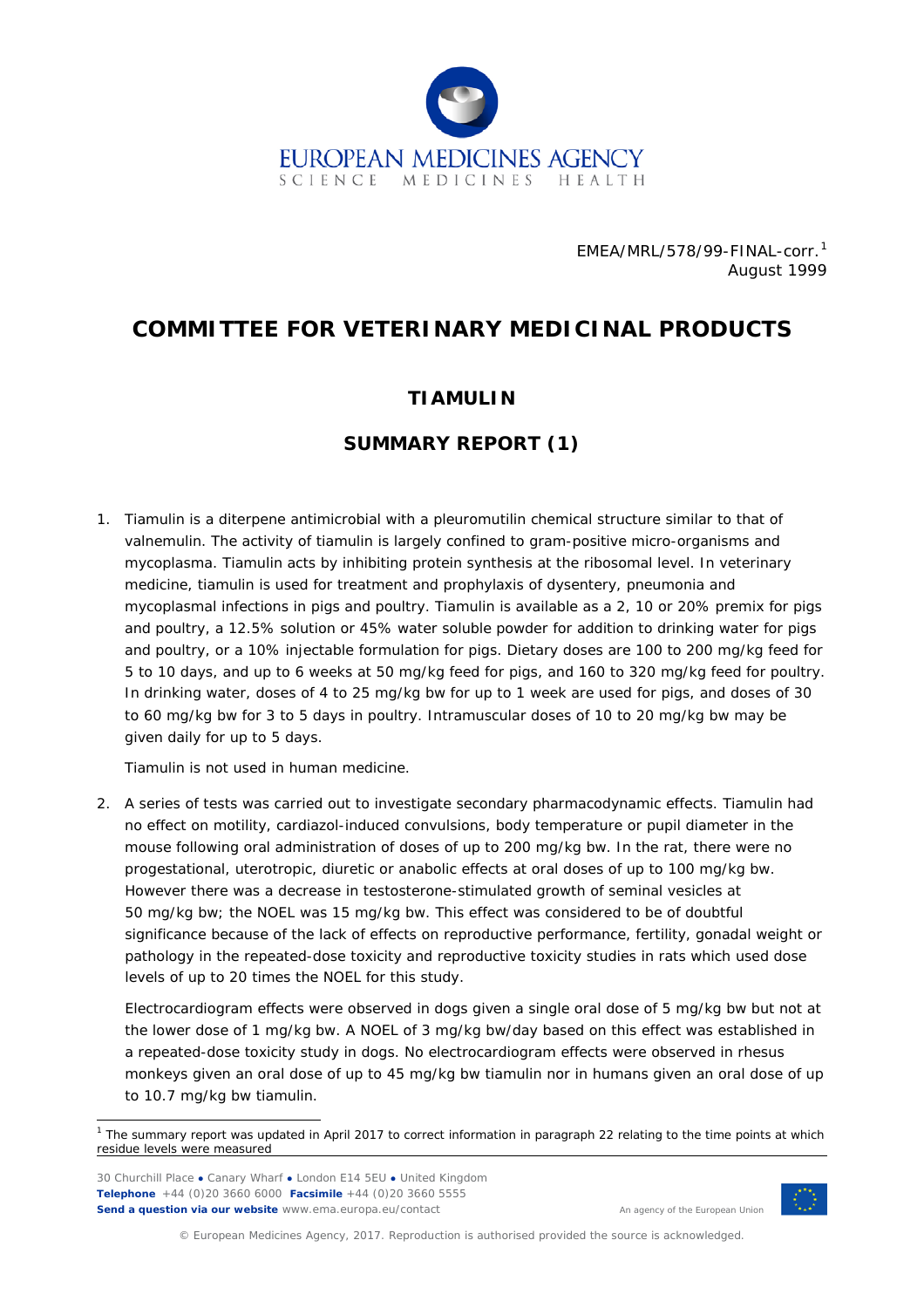- 3. A plasma C<sub>max</sub> value of 2.6 µg/ml was observed in dogs 40 to 60 minutes after an oral dose of 10 mg <sup>3</sup>H-labelled tiamulin /kg bw. Elimination was bi-phasic with an initial elimination half-life of 5.5 hours followed by a slower elimination half-life of 7.5 days. Around 100% of the dose was recovered in excreta within 10 days of dosing with approximately 33% of this in the urine. Tiamulin underwent extensive metabolism in the liver. No antimicrobial activity was observed for 67% of the metabolites. In rats given an oral dose of 50 mg/kg bw <sup>3</sup>H-labelled tiamulin, 92% of the dose was recovered from excreta within 2 days of dosing. In urine 15 to 30% of the dose was eliminated and 45 to 63% was eliminated via bile. Comparison with intravenous dosing indicated that the oral bioavailability in rats was 95 to 100%. Rat urine contained several metabolites together with a small amount of unmetabolised tiamulin.
- 4. In male and female Sprague-Dawley rats, the acute oral  $LD_{50}$  values for tiamulin were 2740 and 1830 mg/kg bw, respectively. In male and female NMRI mice, the acute oral  $LD_{50}$  values were 770 and 650 mg/kg bw. The substance was of high toxicity when administered intravenously ( $LD_{50}$ values were 19 to 20 mg/kg bw in rats and approximately 50 mg/kg bw in mice).
- 5. Groups of CFE Carworth rats were fed diets containing 0, 5 or 30 mg tiamulin/kg bw/day for 26 weeks. Further groups of rats received 180 mg/kg bw/day for 10 weeks, followed by 270 mg/kg bw/day for 16 weeks; one group was necropsied at the end of treatment, the remaining rats were maintained on untreated control diets for a further 4 or 8 weeks. There were increases in serum cholesterol and in water intake in the 180 mg/kg bw group. When the dose was increased to 270 mg/kg bw/day, the effects included increased serum alkaline phosphatase, alanine aminotransferase and aspartate aminotransferase. Abdominal distension, dense faeces and increased urine specific gravity were also observed. Absolute and relative liver weights were increased in both sexes and fatty infiltration of the liver was observed on histopathological examination. The effects on the liver were ameliorated in the recovery groups. The NOEL was 5 mg/kg bw/day.
- 6. Groups of 4 male and 4 female Beagle dogs were given daily oral doses of 0, 3 or 10 mg/kg bw/day of tiamulin in gelatin capsules for 26 weeks. Further groups were given 30 mg/kg bw/day for 13 weeks and the dose was then increased to 45 mg/kg bw/day. Two male dogs died within 2 hours of administration of the third dose of 45 mg/kg bw/day and the dose was therefore reduced to 30 mg/kg bw/day for the surviving animals. Further groups of 2 males and 2 females were subsequently added to the top dose group and were maintained on untreated diets for 4 or 8 weeks at the end of the study. Emesis was observed in all groups including the controls. Serum alanine aminotransferase activity was significantly increased at 10 mg/kg bw/day. Liver weights were increased in surviving dogs given the top dose and fatty deposits were found in the liver of one of these dogs. Changes in electrocardiograms including prolongation of the QT interval and an increased incidence of double peaked T-waves were observed at 10 mg/kg bw/day and above. The NOEL was 3 mg/kg bw/day.
- 7. Groups of 4 male and 4 female Beagle dogs were given daily oral doses of 0, 3, 10 or 30 mg/kg bw/day of tiamulin in gelatin capsules for 54 weeks. In the groups given 10 and 30 mg/kg bw/day, occasional emesis was observed, serum potassium concentrations were decreased and electocardiograms showed prolongation of the QT interval. Serum lactate dehydrogenase (LDH) was significantly increased in some groups at some time-points but a consistent dose-relationship was not observed and there was no increase in the cardiac-related isoenzyme LDH1. It was concluded that the NOEL was 3 mg/kg bw/day.
- 8. A study into the effects of tiamulin on male fertility was carried out prior to the introduction of GLP but was well documented. Groups of 15 male OFA rats were given daily oral doses of 0, 30, 55 or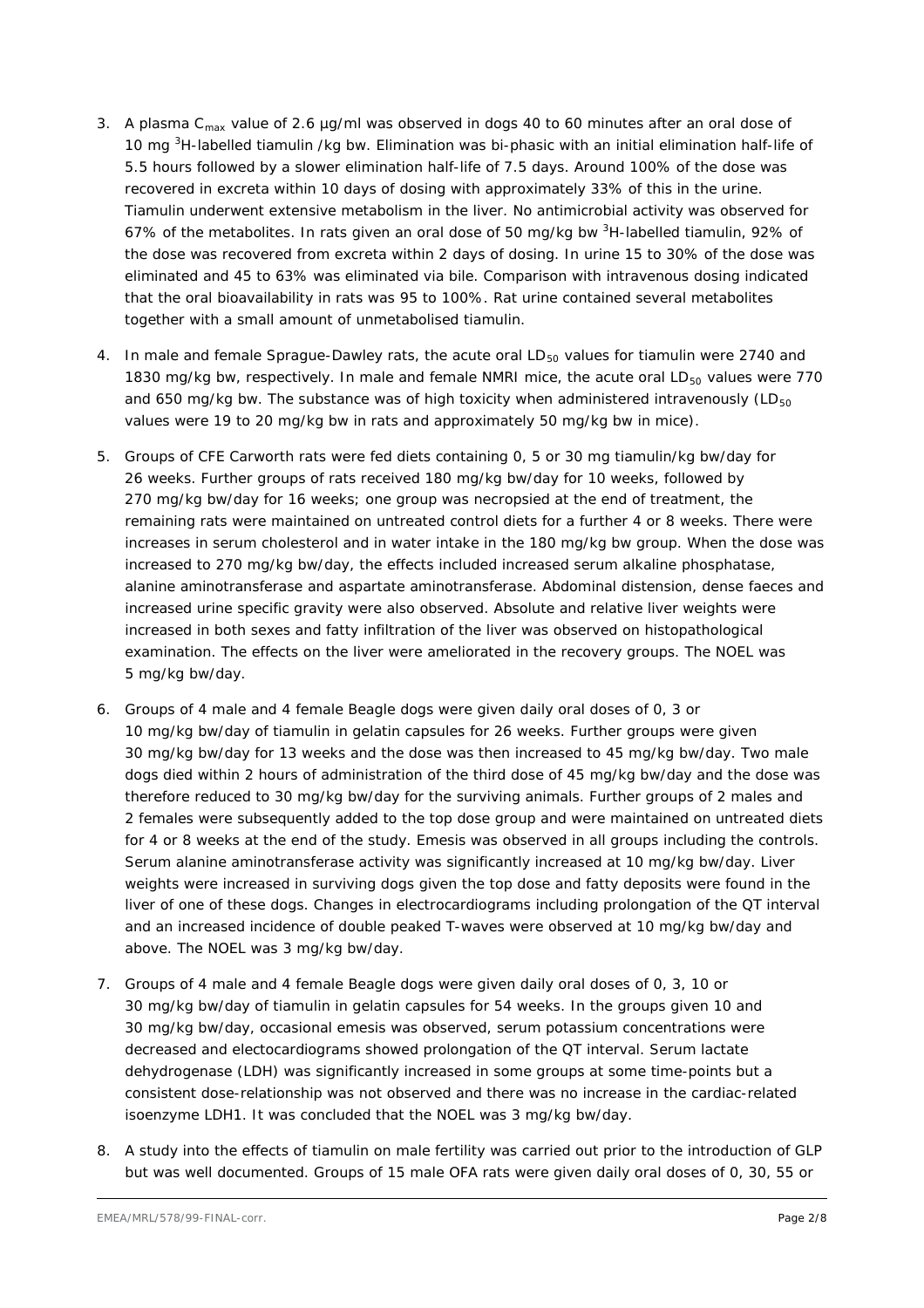100 mg/kg bw/day of tiamulin for 71 days prior to mating with untreated females. Each male was mated with 2 females. Thirteen days after mating 50% of the females were killed, the remainder were allowed to litter down and rear their offspring to weaning. There were no substance-related effects on fertility or on survival or growth of the offspring. A similar study was carried out to investigate effects on female fertility and employed the same dose levels. In this study, the females were treated for 14 days prior to mating with untreated males. Treatment of the females continued throughout pregnancy and gestation. There were no substance-related effects on fertility and growth and survival of the offspring were unaffected by treatment.

- 9. A GLP-compliant 3-generation study was carried out in Charles River CD rats with 2 litters bred per generation. Daily doses of tiamulin equivalent to 0, 2, 8 or 32 mg/kg bw/day were administered in the diet. There were no overt signs of toxicity and no effects on behaviour or reproductive performance. There were no substance-related gross or histopathological changes in either the parents or the offspring.
- 10. Several studies were carried out to investigate the potential effects of tiamulin on reproductive performance in pigs. In these studies, breeding sows were fed a diet containing 200 mg/kg feed from days 84 to 92 of gestation, another group was maintained on a diet containing the equivalent of 16 mg/kg bw/day from 2 days after mating for 6 weeks, and further groups were given tiamuilin in the drinking water at a dose of 8.8 mg/kg bw/day for various periods during gestation and in some cases up to weaning of the offspring. There were no adverse effects on health of the sows, pregnancy, parturition, litter size, growth and survival of the piglets, oestrus cycle or subsequent breeding performance. In another study, breeding boars were maintained on diets containing 16 mg/kg bw/day of tiamulin for 14 days. There were no effects on health status, libido or semen quality.
- 11. Groups of pregnant female Yellow-silver rabbits were given daily oral doses of 0, 30, 55 or 100 mg/kg bw/day from days 6 to 18 of gestation. Although the study pre-dated the introduction of GLP, it was well documented. Doses of 55 mg/kg bw/day and above caused the deaths of some dams and maternal body weight gain was reduced. Litter size and foetal weights were reduced at 55 mg/kg bw/day and above. There was no evidence of teratogenicity at any dose level. The NOEL was 30 mg/kg bw/day for both foetotoxicity and maternal toxicity.
- 12. Groups of pregnant female OFA rats were given daily oral doses of 0, 30, 100 or 300 mg/kg bw/day from days 6 to 15 of gestation. Although the study pre-dated the introduction of GLP, it was well documented. At 300 mg/kg bw/day there were minor signs of maternal toxicity such as poor coat. At this dose level, the mean foetal weight was reduced and there was an increased incidence of retarded skeletal development. There was no evidence of teratogenicity. The NOEL was 100 mg/kg bw/day for both foetotoxicity and maternal toxicity.
- 13. Tiamulin did not induce gene mutations in *Salmonella typhimurium* strains TA 98, TA 100, TA 1535, TA 1537 or TA 1538. An *in vitro* assay for gene mutation at the HPRT locus of V79 Chinese hamster cells also gave negative results. In an *in vivo* micronucleus test, Swiss mice were given a single oral dose of 420 mg tiamulin/kg bw and bone marrow samples were harvested 24, 48 and 72 hours after dosing. Tiamulin had no effect on the frequency of micronucleated polychromatic erythrocytes. It was concluded that tiamulin was not genotoxic.
- 14. Groups of 65 Charles River CD rats per sex and dose were fed diets containing tiamulin at concentrations designed to provide intakes of 0, 2, 8 or 32 mg/kg bw/day of tiamulin for 30 months. The study was completed in 1981 and a complete histopathological examination on the 2 and 8 mg/kg bw/day groups was not carried out at that time. In 1993 the original histology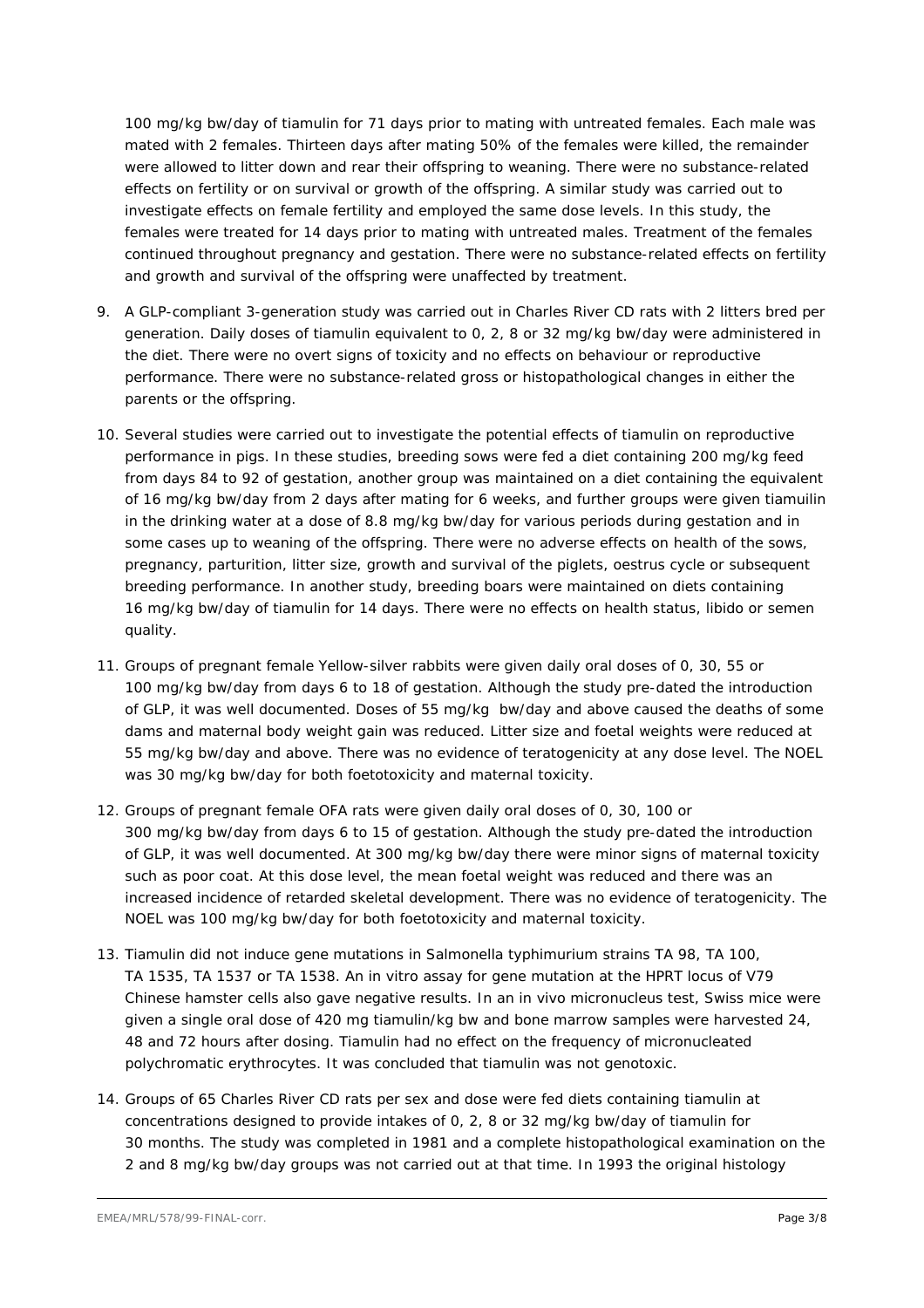slides were reviewed together with new sections taken from archived wet tissues or wax blocks. There was no significant dose-related trend in the incidence of any tumour type. A NOEL for nonneoplastic effects of 8 mg/kg bw was identified, based on statistically significant increases in cholangiofibrosis, bile duct proliferation and hepatocellular vacuolation in both sexes at 32 mg/kg bw, accompanied by a significant decrease in bodyweight in females at this dose.

15. In another study, groups of 70 CD1 COBS Charles River mice per sex and dose were fed diets containing the equivalent of 0, 1, 6 or 48 mg/kg bw/day of tiamulin for up to 123 weeks. Interim sacrifices of 5 mice per sex and dose were carried out after 26, 53 and 78 weeks. The histology slides were reviewed in the light of advances in tumour classification, 13 years after the original study was completed. There was no significant dose-related trend in the incidence of any tumour type.

*In vitro* MIC data were provided for more than 100 strains representing 10 different genera of bacteria of human gut origin. The geometric mean  $MIC<sub>50</sub>$  for sensitive strains was calculated to be 0.32 µg/ml.

For the establishment of the microbiological ADI the following standard formula was used:

geometric mean MIC50 x CF2 (µg/ml) x daily faecal bolus (150 ml) ADI = CF1 (µg/kg bw) fraction of an oral dose available for microorganisms x weight of human (60 kg)

And therefore the microbiological ADI was calculated as indicated below:

$$
ADI = \frac{0.32 \times 2}{1}
$$
 x 150  
ADI = 0.05 x 60  
ADI = 32 µg/kg bw i.e. = 1920 µg/person

The following assumptions were made:

- CF1 = 1 because resistance to tiamulin was very difficult to induce *in vitro*; tiamulin showed no tendency to induce resistance to *Enterobacteriaceae in vivo*, the prevalence of resistance to tiamulin was very low after 20 years of use, the pleuromutilins were not used in human medicine and their spectrum of activity was relatively narrow, the data indicated that a plasmid-mediated mechanism of resistance was unlikely,
- CF2 = 2 because MIC values for tiamulin against strains of organisms representing 8 different genera of human gut origin showed a mean 2-fold increase on increasing the inoculum density from  $10^6$  to  $10^8$  cfu/ml,
- 150 g was the weight of the daily faecal bolus,
- from pharmacokinetic studies in pigs, rats and dogs, a conservative figure of 5% was adopted as the fraction of the oral dose available to micro-organisms at the distal part of the gastrointestinal tract.
- 16. Tiamulin is not used in human medicine. In a patch study in humans, topical administration of a 0.05% formulation did not cause skin irritation or sensitisation. Another study was carried out in 6 healthy male human volunteers. Three volunteers were given 5 oral doses progressing from 0.125 to 7.2 mg/kg bw with 72 hours between each dose. The remaining volunteers were given a single oral dose in the range 8.2 to 10.7 mg/kg bw tiamulin. There were no substance-related changes in blood pressure, serum chemistry or electrocardiograms.
- 17. A toxicological ADI of 0.03 mg/kg bw, i.e. 1.8 mg per person, was established by applying a safety factor of 100 to the NOEL of 3 mg/kg bw/day, established in the 26-week and 54-week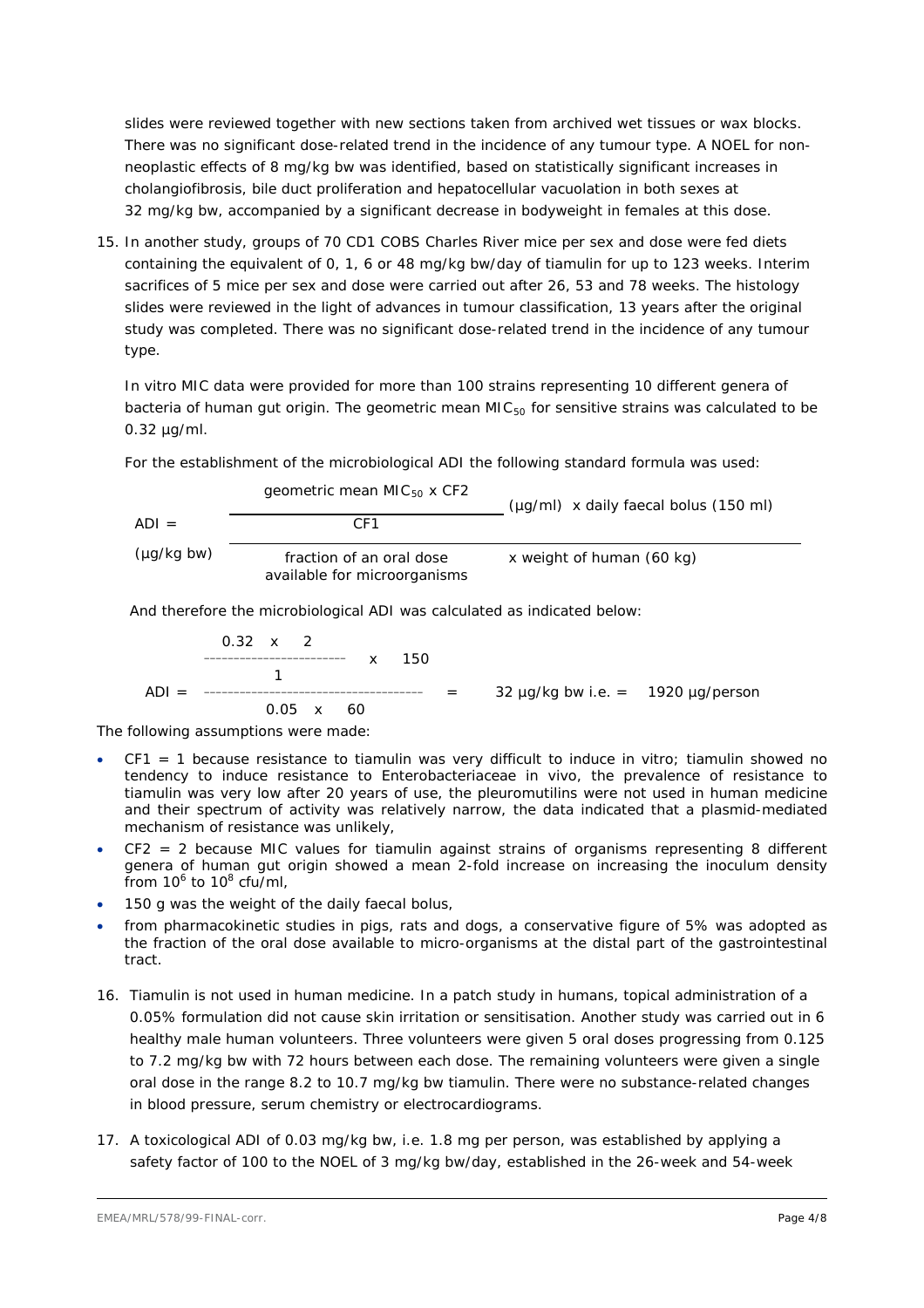studies in dogs, based on electrocardiogram changes and raised serum alanine aminotransferase and lactate dehydrogenase concentrations at higher doses. The toxicological ADI was lower than the microbiological ADI and was considered the most relevant for the safety evaluation.

18. In pigs orally dosed with 10 mg <sup>3</sup>H-tiamulin hydrogen fumarate/kg bw/day for 5 consecutive days, over 15 metabolites were detected in liver but no individual metabolite accounted for more than 5% of the total residue. The total residue concentrations, as determined by liquid scintillation counting (LCS), in liver, kidney, muscle and skin + fat were 41 000, 4100, 500 and 800 µg equivalents/kg, respectively, 2 hours after dosing and 20 000, 900, 200, and 400 µg equivalents/kg, respectively, after 24 hours.

In rats and pigs orally dosed with <sup>3</sup>H-tiamulin, the metabolites present in urine, faeces and bile, as determined by nuclear magnetic resonance and mass spectroscopy, were quantitatively and qualitatively similar. No single metabolite accounted for more than 7% of the total residue.

In pigs (2 animals per sex and group), following oral administration of 5 mg  ${}^{14}C, {}^{3}H$ -tiamulin base/kg bw/day for 10 consecutive days, approximately 35% of the dose was eliminated in urine and 65% in faeces. The total residue concentrations in liver, kidney, muscle and fat were 21 880, 600, 720 and 720 µg equivalents/kg, respectively, 10 days after dosing and 480, 220, 430, 910 µg equivalents/kg after 25 days.

- 19. In laying hens, broilers and turkeys (6 animals per group) orally dosed with 10 mg <sup>3</sup>H-tiamulin hydrogen fumarate/kg bw/day for 5 consecutive days, over 15 metabolites were detected in tissue extracts but most of the residue was accounted for by 4 metabolites. No individual metabolite represented more than 30% of the total residue in poultry tissues.
- 20. In pigs (2 animals per sex and group), following oral administration of 10 mg <sup>3</sup>H-tiamulin hydrogen fumarate/kg bw/day for 5 consecutive days, the average total residue concentrations in liver, kidney, muscle and fat were 3223, 150, 55, and 150 µg equivalents/kg, respectively, 3 days after dosing. When 15 mg <sup>3</sup>H-tiamulin hydrogen fumarate/kg bw/day was administered intramuscularly for 3 consecutive days, the average total residue concentrations in liver, kidney, muscle and fat were 6853, 618, 135, and 378 µg equivalents/kg, respectively, 3 days after dosing. At the injection sites, the average total residue concentrations were 20 725 and 38 955 µg equivalents/kg in the penultimate and last administration sites, respectively. The average concentrations of residue with antimicrobiological activity present in the penultimate and last injection sites were equivalent to approximately 6 and 45% of the total residue.

In pigs orally dosed with <sup>3</sup>H-tiamulin, 6-desmethyltiamulin accounted less than 1% of the total residue in bile and urine samples and had 67% of the antimicrobiological activity of tiamulin when tested by agar plate diffusion. Four other metabolites were found to have antimicrobiological activities relative to tiamulin of between 0.7 and 3.3% and all other metabolites had relative activities of less than 0.3%.

In pigs (4 animals per sex and group) given *ad libitum* access to feed containing tiamulin at a concentration of 39 mg /kg for 10 consecutive days, the average concentrations of metabolites in liver that could be hydrolysed to form 8-α-hydroxymutilin, as detected by gas chromatography with electrochemical detection, were 447 and 247 µg equivalents/kg at 2 and 12 hours after dosing, respectively. In animals dosed for 18 consecutive days, the average concentrations of 8-α-hydroxymutilin in liver were 184, 256, 214 and 175 µg equivalents/kg at 12, 16, 20 and 24 hours after dosing, respectively.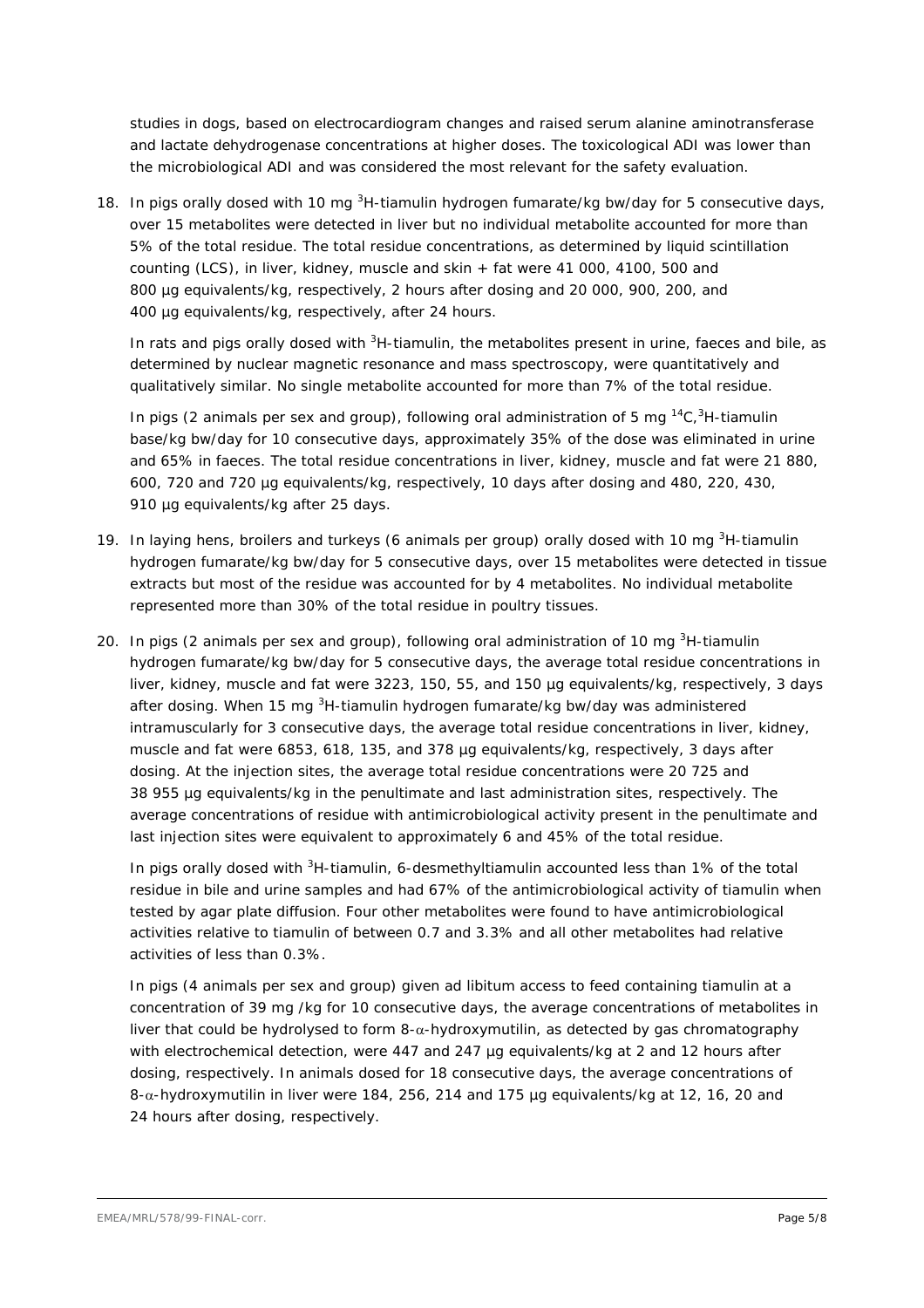In the liver of pigs orally treated with tiamulin, the percentage of the metabolites that can be hydrolysed to 8-α-hydroxymutilin (i.e. marker residue) to total residues was 3.5, 3.6 and 5.7% at 4, 24 and 96 hours after treatment, respectively.

- 21. In laying hens (6 animals per group) given 50 mg <sup>3</sup>H-tiamulin/kg bw/day for 5 consecutive days, the mean total residues, in liver, muscle and skin + fat, as determined by liquid scintillation counting, were 93 800, 3800 and 5200 µg equivalents/kg, respectively, 2 hours after dosing. Eight hours after dosing, mean total residues were 106 700 and 1350 µg equivalents/kg in liver and muscle but were not determined in skin + fat. At 8 hours after the end of dosing, the mean residues of the metabolite 8-α-hydroxymutilin accounted for 8.5%, 2.5% and 0.5% of the total residues in liver, muscle and skin + fat, respectively. Though tiamulin accounted for a much larger proportion of the total residues than the metabolite  $8-\alpha$ -hydroxymutilin it was agreed that 8-α-hydroxymutilin was an appropriate marker residue for chicken tissues as this was the analyte for which there was a validated routine analytical method. Mean 8-α-hydroxymutilin concentrations were 17 500, 50 and less than 50  $\mu$ g equivalents/kg in liver, muscle and skin + fat, respectively, at 8 hours after dosing.
- 22. Laying hens were given 50 mg <sup>3</sup>H-tiamulin/kg bw/day for 5 consecutive days and the residues in eggs were determined. The mean total residues determined by scintillation counting were 8100, 15 400 and 19 100 µg equivalents/kg in yolk, on days 3 and 5 of dosing, and 24 hours after the end of treatment, respectively. Over the same time period, the mean total residues in egg white were 8000, 9400 and 7900 µg equivalents/kg, respectively. Residues of the metabolite 8-αhydroxymutilin in egg yolk were below the limit of quantification on days 3 and 5 of treatment and were 70 µg/kg at 24 hours after treatment. Residues of 8-α-hydroxymutilin in egg white were 60, 110 and 50 µg/kg at 3 and 5 days of dosing and 24 hours after the end of treatment, respectively. Residues of tiamulin were much higher. Mean tiamulin residues in egg yolk were 4300, 8400 and 7600 µg/kg on days 3 and 5 of dosing and 24 hours after the end of treatment, respectively and in egg white were 4000, 4100 and 4000 µg/kg at the same time points. It was concluded that the percentage of tiamulin marker residue to total residue in eggs from laying hens orally dosed with tiamulin was approximately 50%.
- 23. In broilers, given 50 mg <sup>3</sup>H-tiamulin/kg bw/day for 5 consecutive days, the mean total residue concentrations in liver, muscle and skin + fat, as determined by liquid scintillation counting, were 108 000, 550 and 6500 µg equivalents/kg, respectively, 2 hours after dosing. At this time point, the mean residues of tiamulin in liver, fat and muscle were 15 500, 1400 and 2200 µg/kg, respectively. Residues of the metabolite 8-α-hydroxymutilin in broiler tissues accounted for approximately 7%, 3% and 2% of the total residues in liver, muscle and skin + fat, respectively.
- 24. In turkeys (6 per sex per time point), given *ad libitum* access to drinking water containing 0.025% w/v for 5 consecutive days, the concentrations of metabolites that could be hydrolysed to form  $8-\alpha$ -hydroxymutilin, as detected by gas chromotography with electrochemical detection, were less than 50 µg/kg in muscle. In 1 out of 6 skin + fat samples  $8-\alpha$ -hydroxymutilin concentrations of 72, 90 and 71 µg/kg were detected at 0 hours, 8 hours, and 1 day after treatment, respectively. Two days after treatment all skin + fat samples contained a concentration of residues that can be hydrolysed to 8-α-hydroxymutilin of less than 50 µg/kg. The average  $8-\alpha$ -hydroxymutilin concentrations in liver, 6 combined samples from 6 pairs of birds per time point, were 905, 518, 527, 253 and 228 µg/kg at 0 hours, 8 hours, 1 day, 2 days and 3 days after treatment, respectively. Thus 8-α-hydroxymutilin represented not more than 3% of the total residues in turkey tissues.
- 25. In a study in which turkeys were given 50 mg <sup>3</sup>H-tiamulin/kg bw/day for 5 consecutive days, the total residue concentrations, as determined by liquid scintillation counting, in liver, muscle and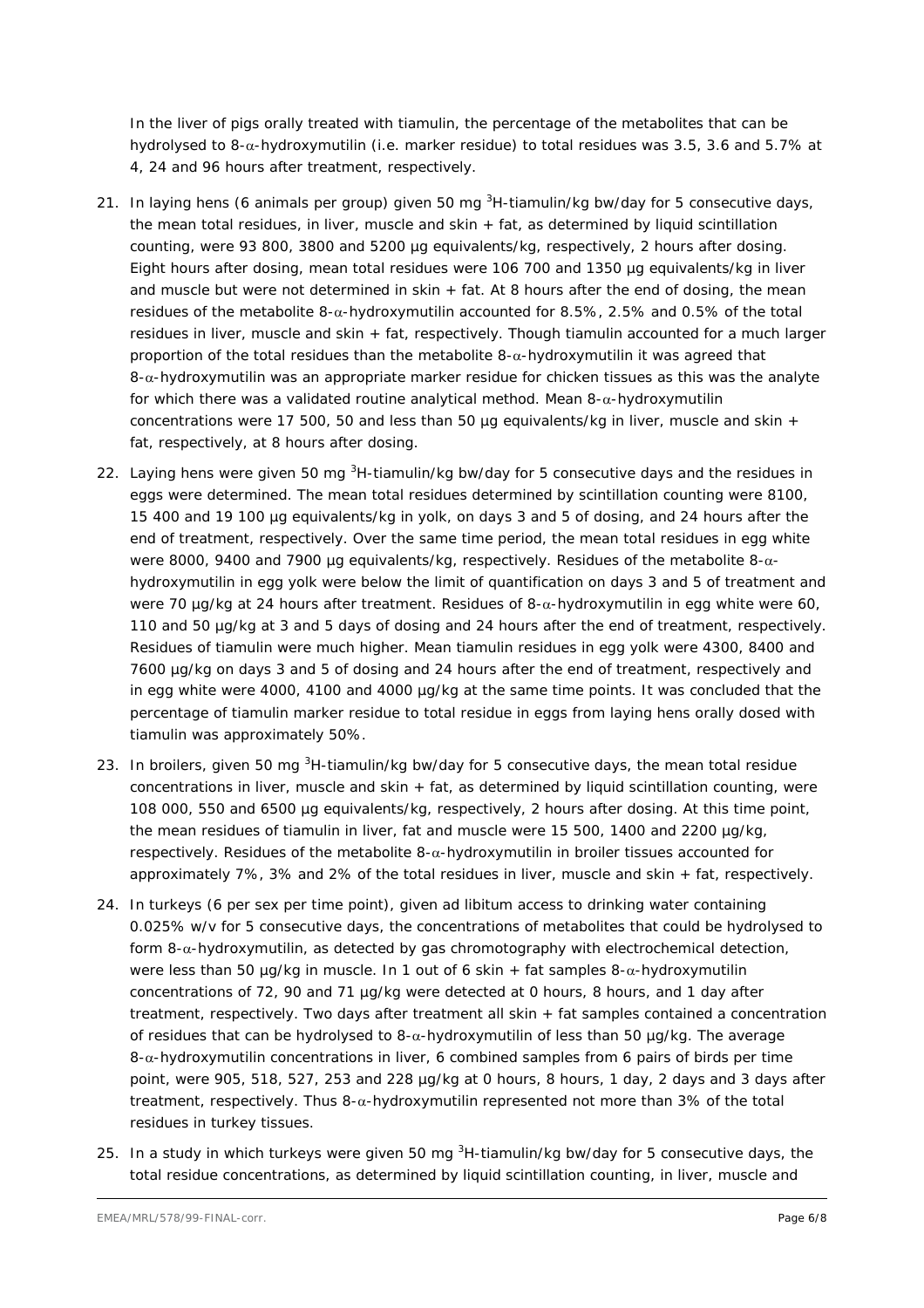skin + fat were 87 000, 3150, and 4600 µg equivalents/kg, respectively, 2 hours after dosing. At the same time point, mean residues of 8-α-hydroxymutilin were 8300, 110 and 120 µg/kg in liver, muscle and skin + fat, respectively. It was concluded that  $8-\alpha$ -hydroxymutilin was an appropriate marker residue for turkeys and represented approximately 3%, 1% and 1% of the total residues in liver, muscle and skin  $+$  fat, respectively.

26. Routine analytical methods for monitoring the use of tiamulin, based on gas chromatography with electrochemical detection, validated for porcine and chicken tissues, were available.

Metabolites in pig tissues were extracted in organic solvent, hydrolysed to a common α-hydroxymutilin derivative and measured as 8-α-hydroxymutilin equivalents. The limits of quantification of the routine analytical method were 50 µg/kg for porcine muscle and liver and chicken muscle, skin + fat and liver.

Tiamulin in chicken eggs was extracted in organic solvent and measured. The limit of quantification of the routine analytical method was 500 µg/kg for chicken eggs.

Though the use of the routine analytical method for determining  $8-\alpha$ -hydroxymutilin in turkey tissues had been demonstrated, no validation data were available for turkey tissues.

## **Conclusions and recommendation**

Having considered that:

- an ADI of 0.03 mg/kg bw, i.e. 1.8 mg per person, was established,
- the sum of the residues that can be hydrolysed to form  $8-\alpha$ -hydroxymutilin were identified as the marker residue in tissues of pigs, chicken and turkeys,
- tiamulin was identified as the marker residue in chicken eggs,
- total residue concentrations in the liver of pigs, chicken and turkeys were more than ten times higher than those found in kidney, muscle or skin + fat,
- the marker residue represents 4% of the total residues in pig liver between 4 and 96 hours after dosing with tiamulin,
- the marker residues represent approximately 9, 3 and 2% of total residues in chicken liver, muscle, and skin + fat 2 and 8 hours after treatment; 3, 1, and 1% of the total residues in turkey liver, muscle and skin + fat 2 hours after treatment, and 50% in chicken eggs between 3 and 6 days after treatment,
- MRLs were not elaborated for pig kidney and skin + fat or chicken and turkey kidney as residue concentrations in these tissues were considered too low and of minor significance to the daily residue intake,
- validated analytical methods for monitoring  $8-\alpha$ -hydroxymutilin in pig liver and muscle and chicken liver, muscle, skin + fat and for monitoring tiamulin in chicken eggs are available,
- the use of a routine analytical method for determining  $8-\alpha$ -hydroxymutilin in turkey tissues had been demonstrated but the validation data did not meet the requirements of Volume VI,
- MRLs for pig muscle, chicken muscle, skin + fat and eggs were established at twice the limit of quantification of the routine analytical methods for determining the presence of the marker residue;

the Committee for Veterinary Medicinal Products recommends the inclusion of tiamulin in porcine species and chicken in Annex I of Council Regulation (EEC) No 2377/90 in accordance with the following table: